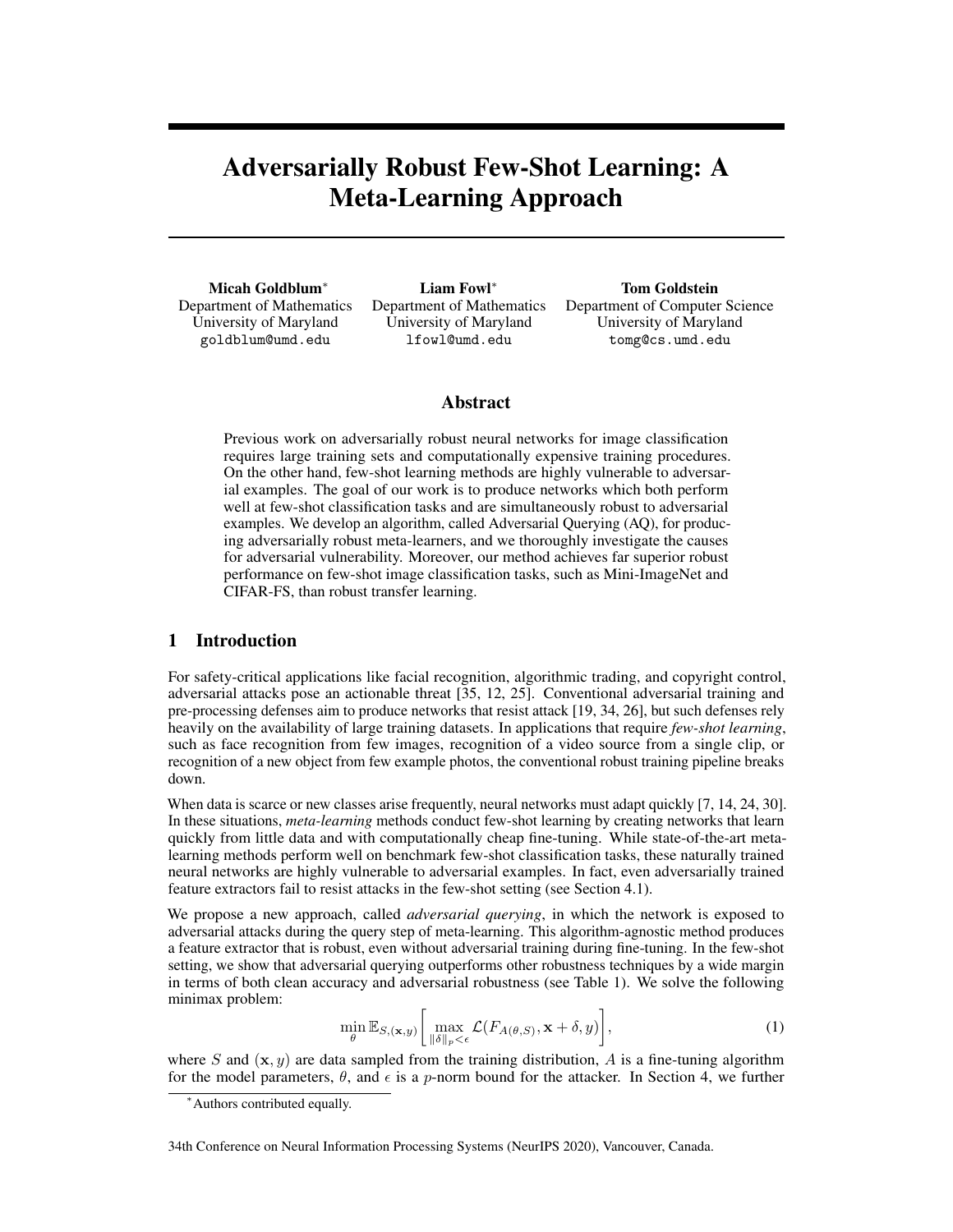motivate adversarial querying and exhibit a wide range of experiments. To motivate the necessity for adversarial querying, we test methods, such as adversarial fine-tuning and pre-processing defenses, which if successful, would eliminate the need for expensive adversarial training routines. We find that these methods are far less effective than adversarial querying.

| Model                          | $\mathcal{A}_{nat}$     | $\mathcal{A}_{adv}$ |
|--------------------------------|-------------------------|---------------------|
| Naturally Trained R2-D2        | $\sqrt{73.01\%}$ + 0.13 | $0.00\% + 0.13$     |
| $AT$ transfer (R2-D2 backbone) | $39.13\% \pm 0.13$      | $25.33\% \pm 0.13$  |
| ADML                           | $47.75\% \pm 0.13$      | $18.49\% \pm 0.13$  |
| $AQ$ R2-D2 (ours)              | $57.87\% \pm 0.13$      | $31.52\% \pm 0.13$  |

Table 1: R2-D2 [3], adversarially trained transfer learning, ADML [33], and our adversarially queried (AQ) R2-D2 model on 5-shot Mini-ImageNet. Natural accuracy is denoted  $A_{nat}$ , and robust accuracy,  $A_{adv}$ , is computed with a 20-step PGD attack as in [19] with  $\epsilon = 8/255$ . A description of our training regime can be found in Appendix A.5. All results are tested on 150000 total samples, so confidence intervals of one standard error are of width at most  $100\sqrt{(0.5)(0.5)/150000}\% < 0.13\%$ .

# 2 Related Work

### 2.1 Learning with less data

Before the emergence of meta-learning, a number of approaches existed to cope with few-shot problems. One simple approach is *transfer learning*, in which pre-trained feature extractors are trained on large data sets and fine-tuned on new tasks [2, 11]. Metric learning methods avoid overfitting to the small number of training examples in new classes by instead performing classification using nearest-neighbors in feature space with a feature extractor that is trained on a large corpus of data and not re-trained when classes are added [29, 9, 20]. Metric learning methods are computationally efficient when adding new classes at inference, since the feature extractor is not re-trained.

Meta-learning algorithms create a "base" model that quickly adapts to new tasks by fine-tuning. This model is created using a set of training tasks  $\{\mathcal{T}_i\}$  that can be sampled from a task distribution. Each task comes with *support* data,  $\mathcal{T}_i^s$ , and *query* data,  $\mathcal{T}_i^q$ . Support data is used for fine-tuning, and query data is used to measure the performance of the resulting network. In practice, each task is taken to be a classification problem involving only a small subset of classes in a large many-class data set. The number of examples per class in the support set is called the *shot*, so that fine-tuning on five support examples per class is 5-shot learning.

An iteration of training begins by sampling tasks  $\{\mathcal{T}_i\}$  from the task distribution. In the "inner loop" of training, the base model is fine-tuned on the support data from the sampled tasks. In the "outer loop" of training, the fine-tuned network is used to make predictions on the query data, and the base model parameters are updated to improve the accuracy of the resulting fine-tuned model. The outer loop requires backpropagation through the fine-tuning steps. A formal treatment of the prototypical meta-learning routine can be found in Algorithm 1.

### Algorithm 1 The meta-learning framework

**Require:** Base model,  $F_{\theta}$ , fine-tuning algorithm, A, learning rate,  $\gamma$ , and distribution over tasks,  $p(\mathcal{T}).$ Initialize  $\theta$ , the weights of F; while not done do Sample batch of tasks,  $\{\mathcal{T}_i\}_{i=1}^n$ , where  $\mathcal{T}_i \sim p(\mathcal{T})$  and  $\mathcal{T}_i = (\mathcal{T}_i^s, \mathcal{T}_i^q)$ . for  $i = 1, \ldots, n$  do Fine-tune model on  $\mathcal{T}_i$  (inner loop). New network parameters are written  $\theta_i = A(\theta, \mathcal{T}_i^s)$ . Compute gradient  $g_i = \nabla_{\theta} \mathcal{L}(F_{\theta_i}, T_i^q)$ end for Update base model parameters (outer loop):  $\theta \leftarrow \theta - \frac{\gamma}{n} \sum_i g_i$ end while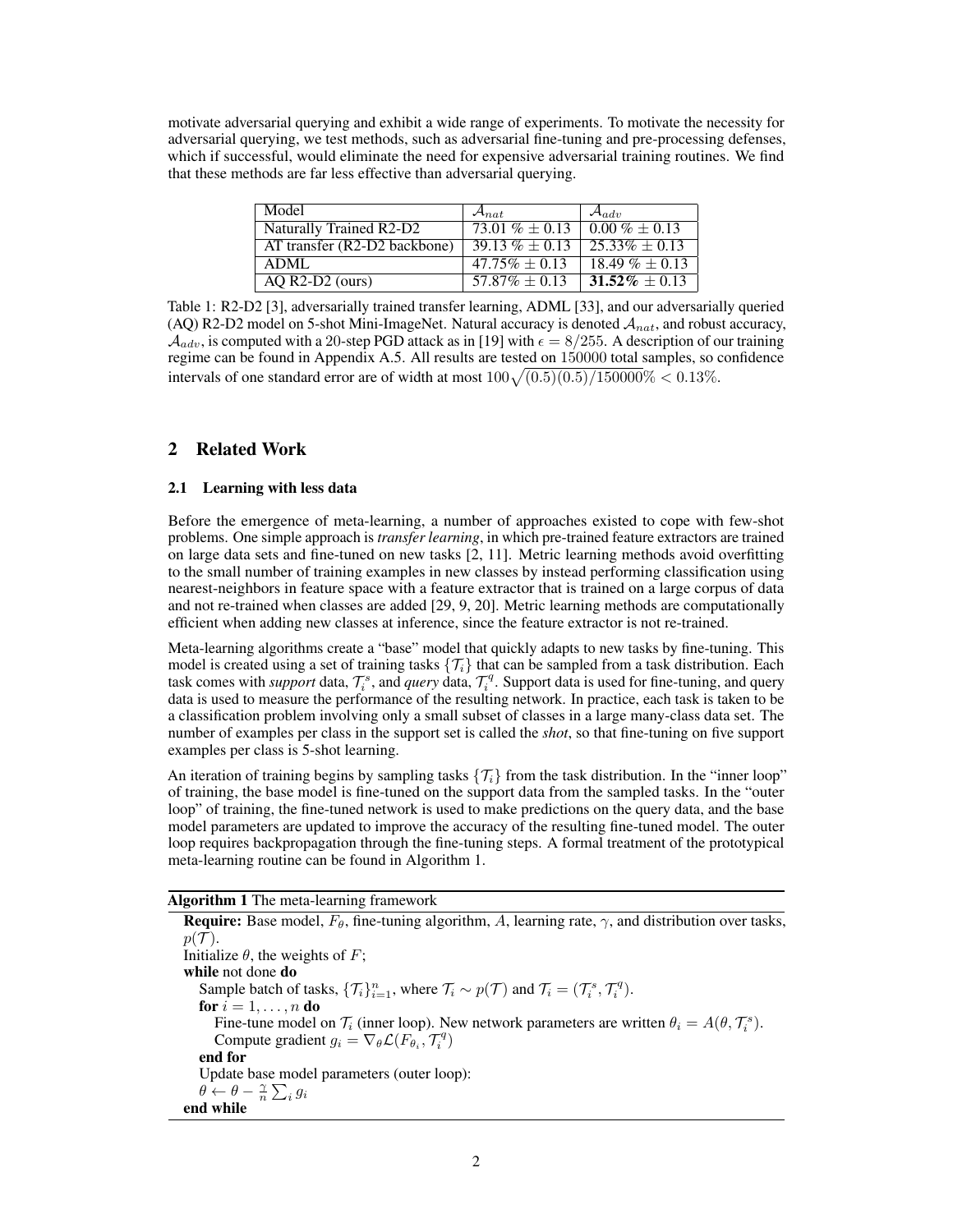Note that the fine-tuned parameters,  $\theta_i = A(\theta, \mathcal{T}_i^s)$ , in Algorithm 1, are a function of the base model's parameters so that the gradient computation in the outer loop may backpropagate through A. For validation after training, the base model is fine-tuned on the support set of hold-out tasks, and accuracy on the query set is reported. In this work, we report performance on Omniglot, Mini-ImageNet, and CIFAR-FS [16, 31, 3].

We focus on four meta-learning algorithms: MAML, R2-D2, MetaOptNet, and ProtoNet [8, 3, 18, 29]. During fine-tuning, MAML uses SGD to update all parameters, minimizing cross-entropy loss. Since unrolling SGD steps into a deep computation graph is expensive, first-order variants have been developed to avoid computing second-order derivatives. We use the original MAML formulation. R2-D2 and MetaOptNet, on the other hand, only update the final linear layer during fine-tuning, leaving the "backbone network" that extracts these features frozen at test time. R2-D2 replaces SGD with a closed-form differentiable solver for regularized ridge regression, while MetaOptNet achieves its best performance when replacing SGD with a solver for SVM. Because the objective of these linear problems is convex, differentiable convex optimizers can be efficiently deployed to find optima, and differentiate these optima with respect to the backbone parameters at train time. ProtoNet takes an approach inspired by metric learning. It constructs class prototypes as centroids in feature space for each task. These centroids are then used to classify the query set in the outer loop of training. Because each class prototype is a simple geometric average of feature representations, it is easy to differentiate through the fine-tuning step.

#### 2.2 Adversarial attacks and defenses

Following standard practices, we assess the robustness of models by attacking them with  $\ell_{\infty}$ -bounded perturbations. We craft adversarial perturbations using the projected gradient descent attack (PGD) since it has proven to be one of the most effective algorithms both for attacking as well as for adversarial training [19]. A detailed description of the PGD attack algorithm can be found in Appendix A.9. We consider perturbations with  $\ell_{\infty}$  bound 8/255 and a step size of 2/255 as described by [19]. *Adversarial training* is the industry standard for creating robust models that maintain good clean-label performance [19]. This method involves replacing clean examples with adversarial examples during the training routine. A simple way to harden models to attack is adversarial training, which solves the minimax problem

$$
\min_{\theta} \mathbb{E}_{(\mathbf{x}, y) \sim \mathcal{D}} \left[ \max_{\|\delta\|_p < \epsilon} \mathcal{L}_{\theta}(\mathbf{x} + \delta, y) \right],\tag{2}
$$

where  $\mathcal{L}_{\theta}(\mathbf{x} + \delta, y)$  is the loss function of a network with parameters  $\theta$ , x is an input image with label  $y$ , and  $\delta$  is an adversarial perturbation. Adversarial training finds network parameters which maintain low loss (and correct class labels) even when adversarial perturbations are added. A number of adversarial training variants have emerged which improve performance or achieve various tasks from data augmentation to domain generalization to model compression [28, 10, 23].

#### 2.3 Robust learning with less data

Several authors have tried to learn robust models in the data scarce regime. The authors of [27] study robustness properties of transfer learning. They find that retraining earlier layers of the network during fine-tuning impairs the robustness of the network, while only retraining later layers can largely preserve robustness. ADML is the first attempt at achieving robustness through meta-learning. ADML is a MAML variant specifically designed specifically for robustness [33]. However, this method for robustness is designed only for MAML, an algorithm which is now far from state-of-the-art. Moreover, ADML is computationally expensive, and the authors only test their method against a weak attacker. We re-implement ADML and test it against a strong attacker. We show that our method simultaneously achieves higher robustness and higher natural accuracy.

#### 3 Naturally trained meta-learning methods are not robust

In this section, we benchmark the robustness of existing meta-learning methods. Similarly to classically trained classifiers, we expect that few-shot learners are highly vulnerable to attack when adversarial defenses are not employed. We test prominent meta-learning algorithms against a 20-step PGD attack as in [19]. Table 2 contains natural and robust accuracy on the Mini-ImageNet and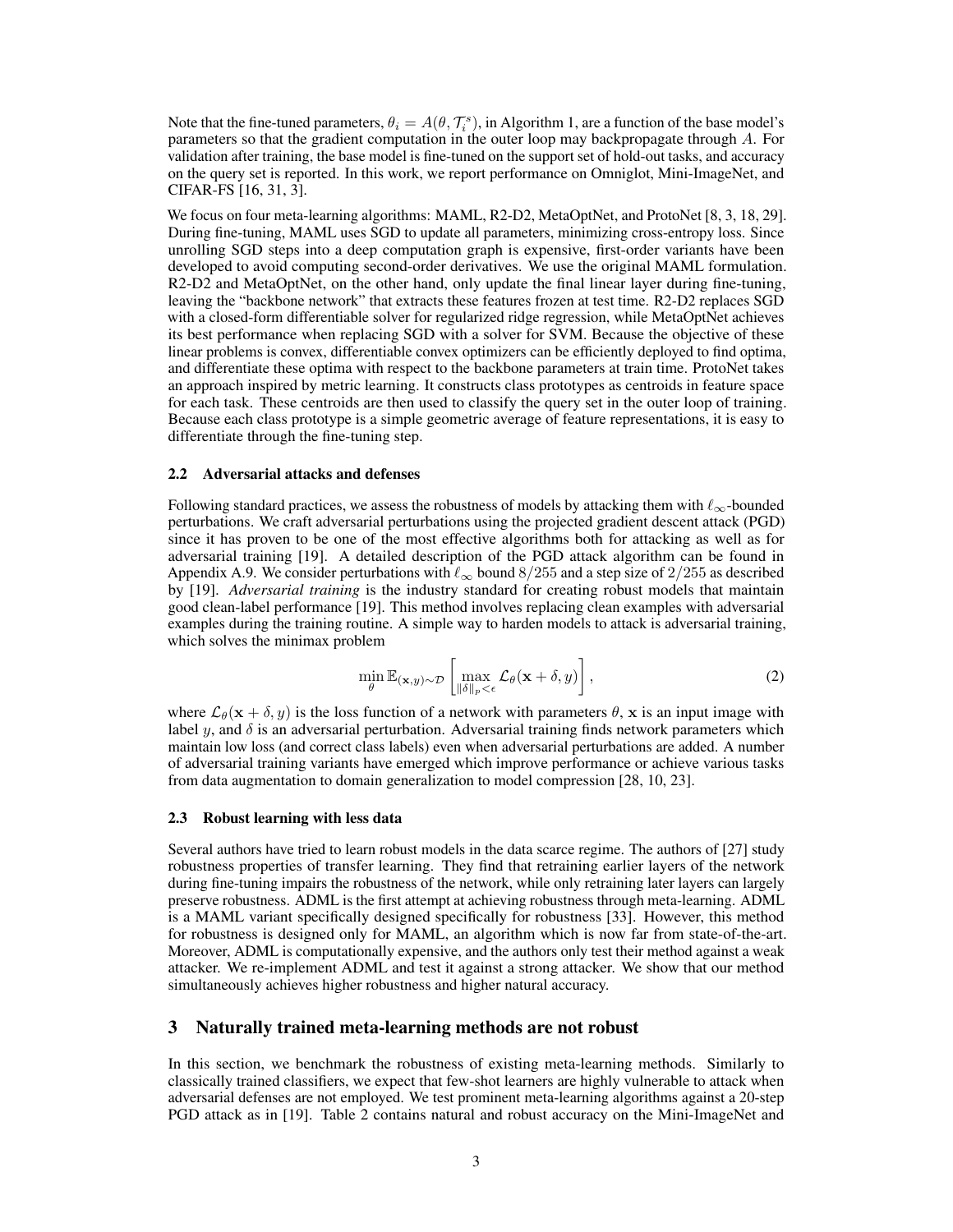CIFAR-FS 5-shot tasks [31, 3]. Experiments in the 1-shot setting can be found in Appendix A.1. All results are tested on 150000 total samples, so confidence intervals of one standard error are of width at most  $100\sqrt{\frac{(0.5)(0.5)}{150000}}\% < 0.13\%$ .

| Model           | $\mathcal{A}_{nat}$ MI | $\mathcal{A}_{adv}$ MI | $\mathcal{A}_{nat}$ FS | $\mathcal{A}_{adv}$ FS |
|-----------------|------------------------|------------------------|------------------------|------------------------|
| <b>ProtoNet</b> | 70.23%                 | $0.00\%$               | 79.66%                 | $0.00\%$               |
| $R2-D2$         | 73.02%                 | $0.00\%$               | 82.81%                 | $0.00\%$               |
| MetaOptNet      | 78.12%                 | $0.00\%$               | 84.11\%                | $0.00\%$               |

Table 2: 5-shot MiniImageNet (MI) and CIFAR-FS (FS) results comparing naturally trained metalearners.  $A_{nat}$  and  $A_{adv}$  are natural and robust test accuracy, respectively, where robust accuracy is computed with respect to a 20-step PGD attack.

We find that these algorithms are completely unable to resist the attack. Interestingly, MetaOptNet uses SVM for fine-tuning, which is endowed with a wide margins property. The failure of even SVM to express robustness during testing suggests that using robust fine-tuning methods (at test time) on naturally trained meta-learners is insufficient for robust performance. To further examine this, we consider MAML, which updates the entire network during fine-tuning. We use a naturally trained MAML model and perform adversarial training during fine-tuning (see Table 3). Adversarial training is performed with 7-PGD as in [19]. If adversarial fine-tuning yielded robust classification, then we could avoid expensive adversarial training variants during meta-learning.

| Model                | $\mathcal{A}_{adv}$ | $\mathcal{A}_{adv(\varLambda T)}$ |
|----------------------|---------------------|-----------------------------------|
| 1-shot Mini-ImageNet | 0.03%               | 0.20%                             |
| 5-shot Mini-ImageNet | $0.03\%$            | $1.55\%$                          |
| 1-shot Omniglot      | 68.46%              | 74.66%                            |
| 5-shot Omniglot      | 82.28%              | 87.94%                            |

Table 3: MAML models on Mini-ImageNet and Omniglot.  $A_{nat}$  and  $A_{adv}$  are natural and robust test accuracy, respectively, where robust accuracy is computed with respect to a 20-step PGD attack.  $\mathcal{A}_{nat(AT)}$  and  $\mathcal{A}_{adv(AT)}$  are natural and robust test accuracy with 7-PGD fine-tuning.

While clean trained MAML models with adversarial fine-tuning are slightly more robust than their naturally fine-tuned counterparts, they achieve almost no robustness on Mini-ImageNet. Omniglot is an easier data set, and the performance of adversarially fine-tuned MAML on the 5-shot version is below a reasonable tolerance for robustness. We conclude from these experiments that naturally trained meta-learners are vulnerable to adversarial examples, and robustness techniques specifically for few-shot learning are required.

# 4 Adversarial querying: a meta-learning algorithm for adversarial robustness

We now introduce adversarial querying (AQ), an adversarial training algorithm for meta-learning. Let  $A(\theta, S)$  denote a fine-tuning algorithm. Then, A is a map from support data set, S, and network parameters,  $\theta$ , to parameters for the fine-tuned network. Then, we seek to solve the following minimax problem (Equation 1 revisited):

$$
\min_{\theta} \mathbb{E}_{S,(\mathbf{x},y)} \bigg[ \max_{\|\delta\|_p < \epsilon} \mathcal{L}(F_{A(\theta,S)}, \mathbf{x} + \delta, y) \bigg],
$$

where S and  $(x, y)$  are support and query data, respectively, sampled from the training distribution, and  $\epsilon$  is a p-norm bound for the attacker. Thus, the objective is to find a central parameter vector which, when fine-tuned on support data, minimizes the expected query loss against an attacker. We approach this minimax problem with an alternating algorithm consisting of the following steps:

- 1. Sample support and query data
- 2. Fine-tune on the support data (inner loop)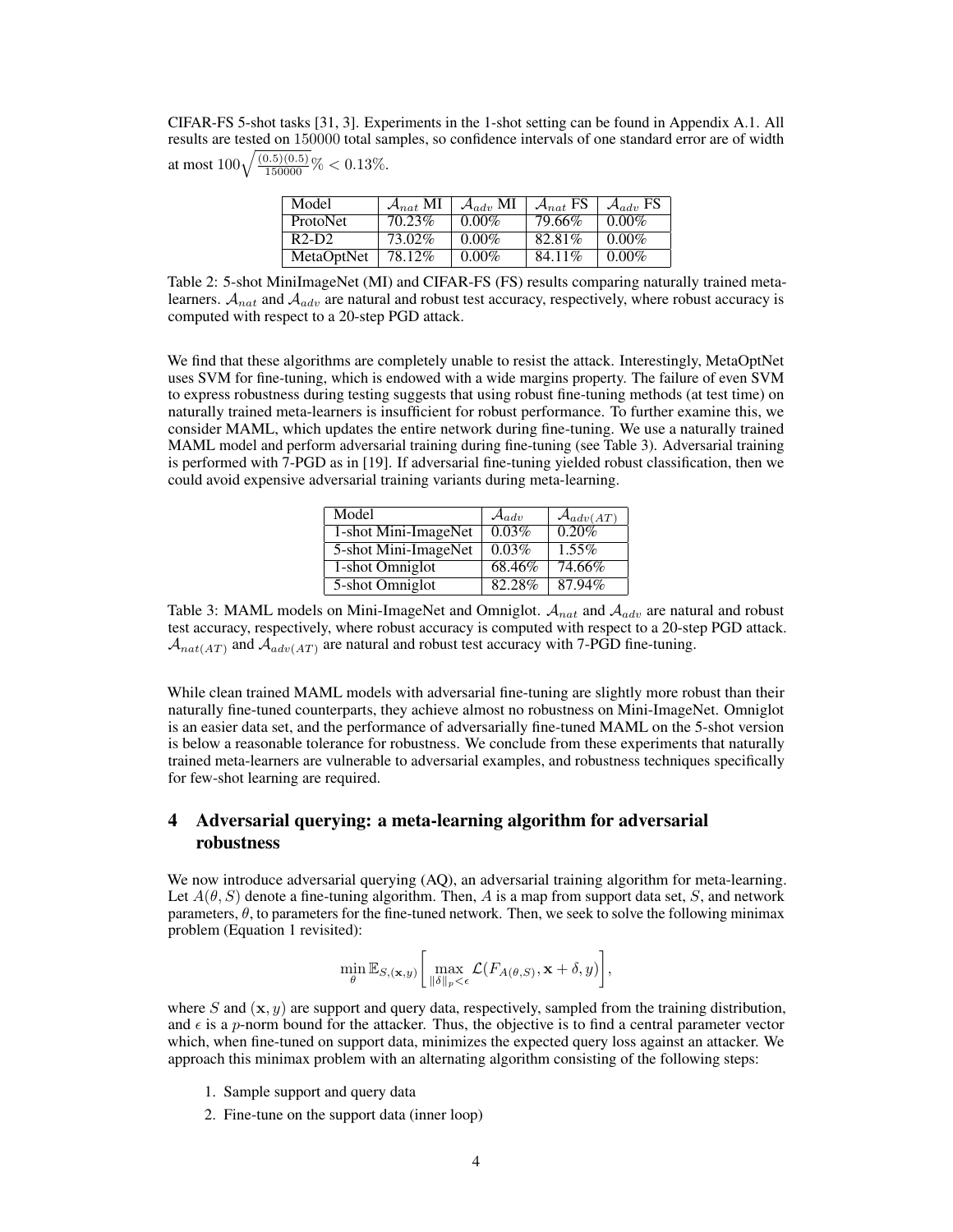- 3. Perturb query data to maximize loss
- 4. Minimize query loss, backpropagating through the fine-tuning algorithm (outer loop)

A formal treatment of this method is presented in Algorithm 2. Adversarial querying requires a factor of  $n + 1$  more SGD steps than standard meta-learning. We test adversarial querying across multiple data sets and meta-learning protocols. It is important to note that adversarial querying is algorithm-agnostic. We test this method on the ProtoNet, R2-D2, and MetaOptNet algorithms on CIFAR-FS and Mini-ImageNet (see Table 4 and Table 5). See Appendix A.6 for tests against additional attacks. We test against black-box transfer attacks which have been shown to be effective against gradient masking. In the white-box setting, we test adversarial querying against several gradient-based attacks as these have been shown to be more effective than zeroth order methods [4].

Algorithm 2 Adversarial Querying

**Require:** Base model,  $F_{\theta}$ , fine-tuning algorithm, A, learning rate,  $\gamma$ , and distribution over tasks,  $p(\mathcal{T}).$ Initialize  $\theta$ , the weights of F; while not done do Sample batch of tasks,  $\{\mathcal{T}_i\}_{i=1}^n$ , where  $\mathcal{T}_i \sim p(\mathcal{T})$  and  $\mathcal{T}_i = (\mathcal{T}_i^s, \mathcal{T}_i^q)$ . for  $i = 1, ..., n$  do Fine-tune model on  $\mathcal{T}_i$ . New network parameters are written  $\theta_i = A(\theta, \mathcal{T}_i^s)$ . Construct adversarial query data,  $\widehat{\mathcal{T}_i^q}$ , by maximizing  $\mathcal{L}(F_{\theta_i}, \widehat{\mathcal{T}_i^q})$  constrained to  $\|\widehat{\mathbf{x}_j^q} - \mathbf{x}_j^q\|_p < \infty$  $\epsilon$  for query examples,  $\mathbf{x}_j^q$ , and their associated adversaries,  $\mathbf{x}_j^q$ . Compute gradient  $g_i = \nabla_{\theta} \mathcal{L}(F_{\theta_i}, \mathcal{T}_i^{\tilde{q}}).$ end for Update base model parameters:  $\theta \leftarrow \theta - \frac{\gamma}{n} \sum_i g_i$ end while

| Model         | $\mathcal{A}_{nat}$ 1-Shot | $\mathcal{A}_{adv}$ 1-Shot | $\mathcal{A}_{nat}$ 5-Shot | $\mathcal{A}_{adv}$ 5-Shot |
|---------------|----------------------------|----------------------------|----------------------------|----------------------------|
| ProtoNet AO   | 42.33%                     | 26.48%                     | 63.53%                     | $40.11\%$                  |
| $R2-D2AO$     | 52.38%                     | 32.33%                     | 69.25%                     | 44.80%                     |
| MetaOptNet AO | 53.27%                     | 30.74%                     | 71.07%                     | 43.79%                     |

Table 4: Comparison of adversarially queried (AQ) meta-learners on 1-shot and 5-shot CIFAR-FS.  $A_{nat}$  and  $A_{adv}$  are natural and robust test accuracy, respectively, where robust accuracy is computed with respect to a 20-step PGD attack. Top 1-shot and 5-shot robust accuracy is bolded.

| Model         | $\mathcal{A}_{nat}$ 1-Shot | $\mathcal{A}_{adv}$ 1-Shot | $\mathcal{A}_{nat}$ 5-Shot | $\mathcal{A}_{adv}$ 5-Shot |
|---------------|----------------------------|----------------------------|----------------------------|----------------------------|
| ProtoNet AO   | 33.31\%                    | $17.69\%$                  | 52.04%                     | 27.99%                     |
| $R2-D2AO$     | 37.91%                     | $20.59\%$                  | 57.87%                     | $31.52\%$                  |
| MetaOptNet AO | 43.74%                     | 18.37\%                    | $60.71\%$                  | 28.08%                     |

Table 5: Comparison of adversarially queried (AQ) meta-learners on 1-shot and 5-shot Mini-ImageNet.  $A_{nat}$  and  $A_{adv}$  are natural and robust test accuracy, respectively, where robust accuracy is computed with respect to a 20-step PGD attack. Top 1-shot and 5-shot robust accuracy is bolded.

In our tests, R2-D2 outperforms MetaOptNet in robust accuracy despite having a less powerful backbone architecture. In Section 4.5, we dissect the effects of backbone architecture and classification head on robustness of meta-learned models. In Appendix A.6, we verify that adversarial querying generates networks robust to a wide array of strong attacks.

#### 4.1 Adversarial querying is more robust than transfer learning from adversarially trained models

We observe above that few-shot learning methods with a non-robust feature extractor break under attack. But what if we use a robust feature extractor? In the following section, we consider both transfer learning and meta-learning with a robust feature extractor.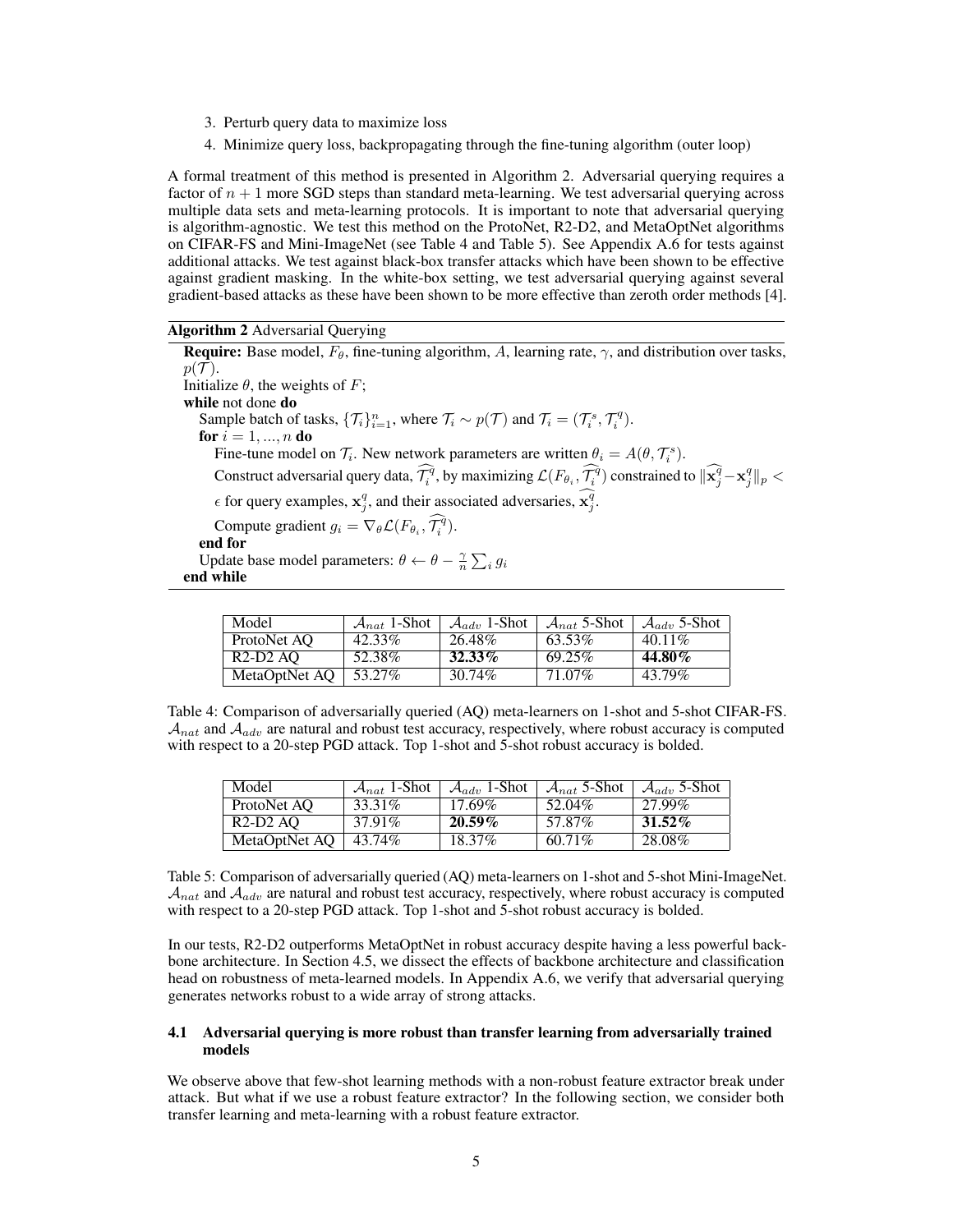In order to compare robust transfer learning and meta-learning, we train the backbone networks from meta-learning algorithms on all training data simultaneously in the fashion of standard adversarial training using 7-PGD (not meta-learning). We then fine-tune using the head from a meta-learning algorithm on top of the transferred feature extractor. We compare the performance of these feature extractors to that of those trained using adversarially queried meta-learning algorithms with the same backbones and heads. This experiment provides a direct comparison of feature extractors produced by robust transfer learning and robust meta-learning (see Table 6). Meta-learning exhibits far superior robustness than transfer learning for all algorithms we test. Additional experiments on CIFAR-FS and on 1-shot Mini-ImageNet can be found in Appendix A.2.

| Model           | $A_{nat}$ Transfer | $\mathcal{A}_{adv}$ Transfer | $\mathcal{A}_{nat}$ Meta | $\mathcal{A}_{adv}$ Meta |
|-----------------|--------------------|------------------------------|--------------------------|--------------------------|
| MAMI.           | 32.79%             | 18.03%                       | $33.45\%$                | $23.07\%$                |
| <b>ProtoNet</b> | 31.14\%            | 22.31%                       | $52.04\%$                | $27.99\%$                |
| $R2-D2$         | 39.13\%            | 25.33%                       | $57.87\%$                | $31.52\%$                |
| MetaOptNet      | 50.23%             | 22.45%                       | $60.71\%$                | 28.08%                   |

Table 6: Adversarially trained transfer learning and adversarially queried meta-learning on 5-shot Mini-ImageNet.  $A_{nat}$  and  $A_{adv}$  are natural and robust test accuracy, respectively, where robust accuracy is computed with respect to a 20-step PGD attack. Top natural and robust accuracy for each architecture is bolded.

#### 4.2 Why attack only query data?

In the adversarial querying procedure detailed in Algorithm 2, we only attack query data. Consider that the loss value on query data represents performance on testing data after fine-tuning on the support data. Thus, low loss on perturbed query data represents robust accuracy on testing data after fine-tuning. Simply put, minimizing loss on adversarial query data moves the parameter vector towards a network with high robust test accuracy. It follows that attacking only support data is not an option for achieving robust meta-learners. Attacking support data but not query data can be seen as maximizing clean test accuracy when fine-tuned in a robust manner, but since we want to maximize *robust* test accuracy, this would be inappropriate. One question remains: should we attack both query and support data?

One reason to perturb only query data is computational efficiency. The bulk of computation in adversarial training is spent computing adversarial attacks since perturbing each batch requires an iterative algorithm. Perturbing support data doubles the number of adversarial attacks computed during training. Thus, only attacking query data significantly accelerates training. Perturbing support data will additionally increase the cost of fine-tuning during deployment, especially for methods, such as MetaOptNet, which use efficient solvers for the linear classification problem on clean data. But if attacking support data during the inner loop of training were to significantly improve robust performance, we would like to know.

We now compare adversarial querying to a variant in which support data is also perturbed during training. We use MAML to conduct this comparison on the Omniglot and Mini-ImageNet data sets. Additional experiments on 1-shot tasks can be found in Appendix A.3.

| Model                           | $\mathcal{A}_{nat}$ | $\mathcal{A}_{adv}$ | $\mathcal{A}_{nat(AT)}$ | $\mathcal{A}_{adv(AT)}$ |
|---------------------------------|---------------------|---------------------|-------------------------|-------------------------|
| <b>MAML</b> (naturally trained) | $60.25\%$           | 0.03%               | 32.45%                  | $1.55\%$                |
| MAML adv. query                 | 33.45%              | $23.07\%$           | 33.03%                  | $23.29\%$               |
| MAML adv. query and support     | 29.98%              | $22.55\%$           | 30.44%                  | 23.03%                  |
| ADML                            | $47.75\%$           | 18.49%              | $47.27\%$               | 20.23\%                 |

Table 7: Performance on 5-shot Mini-ImageNet. Robust accuracy,  $A_{adv}$ , is computed with respect to a 20-step PGD attack.  $A_{nat(AT)}$  and  $A_{adv(AT)}$  are natural and robust test accuracy with 7-PGD training during fine-tuning. Top robust accuracy with and without adversarial fine-tuning is bolded.

In these experiments, we find that adversarially attacking the support data during the inner loop of meta-learning does not improve performance over adversarial querying. Furthermore, networks trained in this fashion require adversarial fine-tuning during test time or else they suffer a massive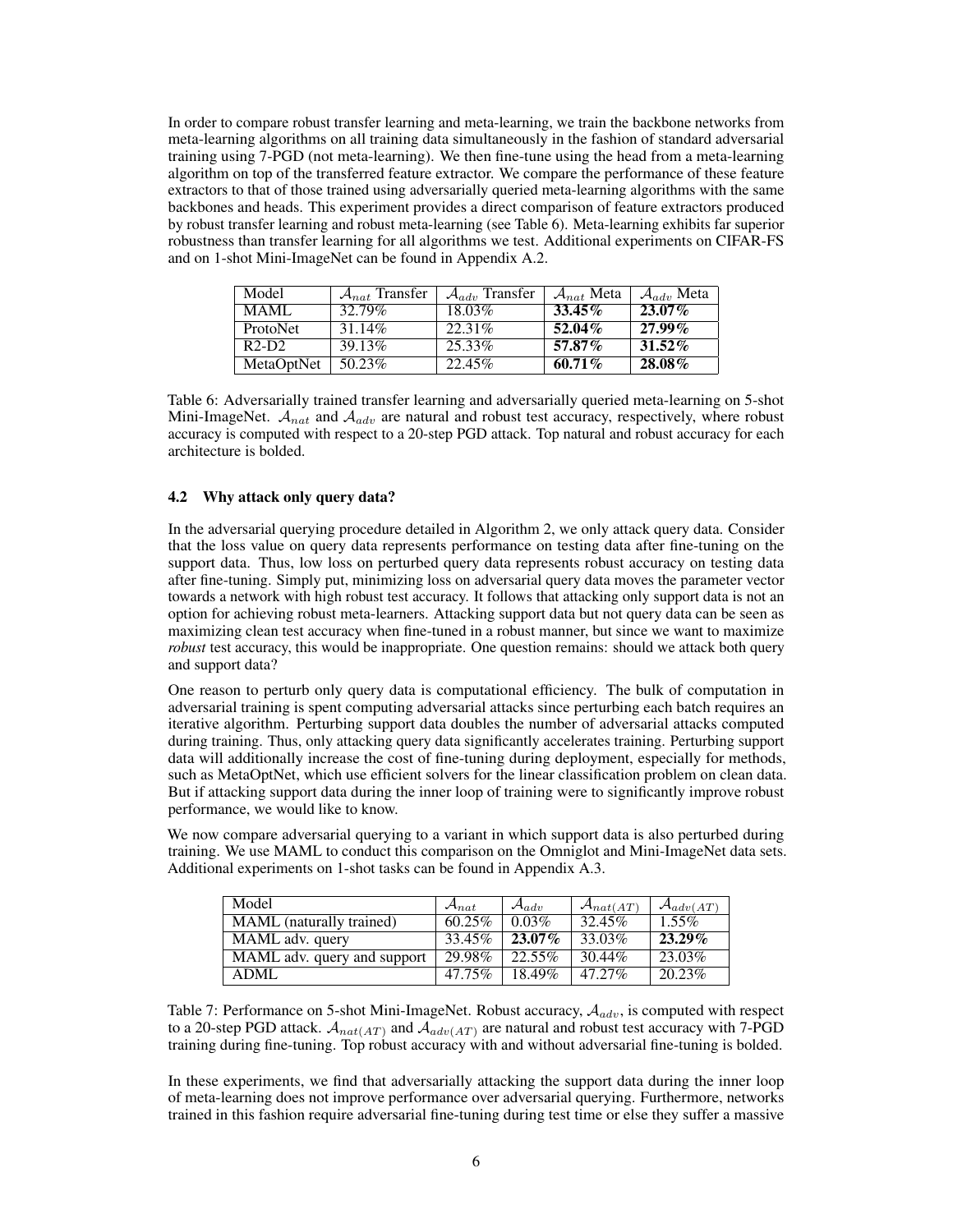| Model                       | $\mathcal{A}_{nat}$ | $\mathcal{A}_{adv}$ | $\mathcal{A}_{nat(AT)}$ | $\mathcal{A}_{adv(AT)}$ |
|-----------------------------|---------------------|---------------------|-------------------------|-------------------------|
| MAML (naturally trained)    | 97.12%              | 82.28%              | $97.71\%$               | 87.94%                  |
| MAML adv. query             | 97.27%              | $95.85\%$           | $97.51\%$               | $96.14\%$               |
| MAML adv. query and support | 95.61\%             | 77.73%              | 97.46%                  | 95.65%                  |
| <b>ADML</b>                 | 97.31\%             | 94.19%              | 97.56%                  | 94.82%                  |

Table 8: Performance on 5-shot Omniglot. Robust accuracy,  $A_{adv}$ , is computed with respect to a 20-step PGD attack.  $A_{nat(AT)}$  and  $A_{adv(AT)}$  are natural and robust test accuracy with 7-PGD training during fine-tuning. Top robust accuracy with and without adversarial fine-tuning is bolded.

loss in robust test accuracy. Following these results and the significant reasons to avoid attacking support data, we subsequently only attack query data.

## 4.3 Tuning the robustness-accuracy trade-off: AQ may be used to adapt other robustness techniques to meta-learning

Adversarial querying trades off natural accuracy for robust accuracy. This massive trade-off exists in the standard setting where SOTA robust ImageNet models sacrifice twenty percentage points [32]. Adversarial querying can be used to construct meta-learning analogues for other variants of adversarial training. We explore this by using the TRADES loss function, used for controlling the accuracy-robustness trade-off, in the querying step of AQ [34]. We refer to this method as meta-TRADES. While meta-TRADES can marginally outperform our initial adversarial querying method in robust accuracy, we find that it trades off natural accuracy in the process. See Appendix A.4 for both 1-shot and 5-shot on multiple datasets.

#### 4.4 For better natural and robust accuracy, only fine-tune the last layer.

High performing meta-learning models, like MetaOptNet and R2-D2, fix their feature extractor and only update their last linear layer during fine-tuning. In the setting of transfer learning, robustness is a feature of early convolutional layers, and re-training these early layers leads to a significant drop in robust test accuracy [27]. We verify that re-training only the last layer leads to improved natural and robust accuracy in adversarially queried meta-learners by training a MAML model but only updating the final fully-connected layer during fine-tuning including during the inner loop of meta-learning. We find that the model trained by only fine-tuning the last layer decisively outperforms the traditional MAML algorithm (AQ) in both natural and robust accuracy (see Table 9).

| Re-trained | $\mathcal{A}_{nat}$ | $\mathcal{A}_{adv}$ | $\mathcal{A}_{nat(AT)}$ | $\mathcal{A}_{adv(AT)}$ |
|------------|---------------------|---------------------|-------------------------|-------------------------|
| All layers | 33.45%              | $23.07\%$           | 33.03%                  | 23.29%                  |
| FC only    | $40.06\%$           | $25.15\%$           | $39.94\%$               | $25.32\%$               |

Table 9: Adversarially queried MAML compared with a MAML variant with only the last layer re-trained during fine-tuning on 5-shot Mini-ImageNet.  $A_{nat}$  and  $A_{adv}$  are natural and robust test accuracy, respectively, where robust accuracy is computed with respect to a 20-step PGD attack.  $\mathcal{A}_{nat(AT)}$  and  $\mathcal{A}_{adv(AT)}$  are natural and robust test accuracy, respectively with 7-PGD training during fine-tuning. Layers are fine-tuned for 10 steps with a learning rate of 0.01.

#### 4.5 The R2-D2 head, not embedding, is responsible for superior robust performance.

The naturally trained MetaOptNet algorithm outperforms R2-D2 in natural accuracy, but previous research has found that performance discrepancies between meta-learning algorithms might be an artifact of different backbone networks [5]. We confirm that MetaOptNet with the R2-D2 backbone performs similarly to R2-D2 in the natural meta-learning setting (see Appendix Table 22).

However, we find that the performance discrepancy in the adversarial setting is *not* explained by differences in backbone architecture. In our adversarial querying experiments, we saw that MetaOptNet was less robust than R2-D2. This discrepancy remains when we train MetaOptNet with the R2-D2 backbone (see Appendix Table 21). We conclude that MetaOptNet's backbone is not responsible for its inferior robustness. These experiments suggest that ridge regression may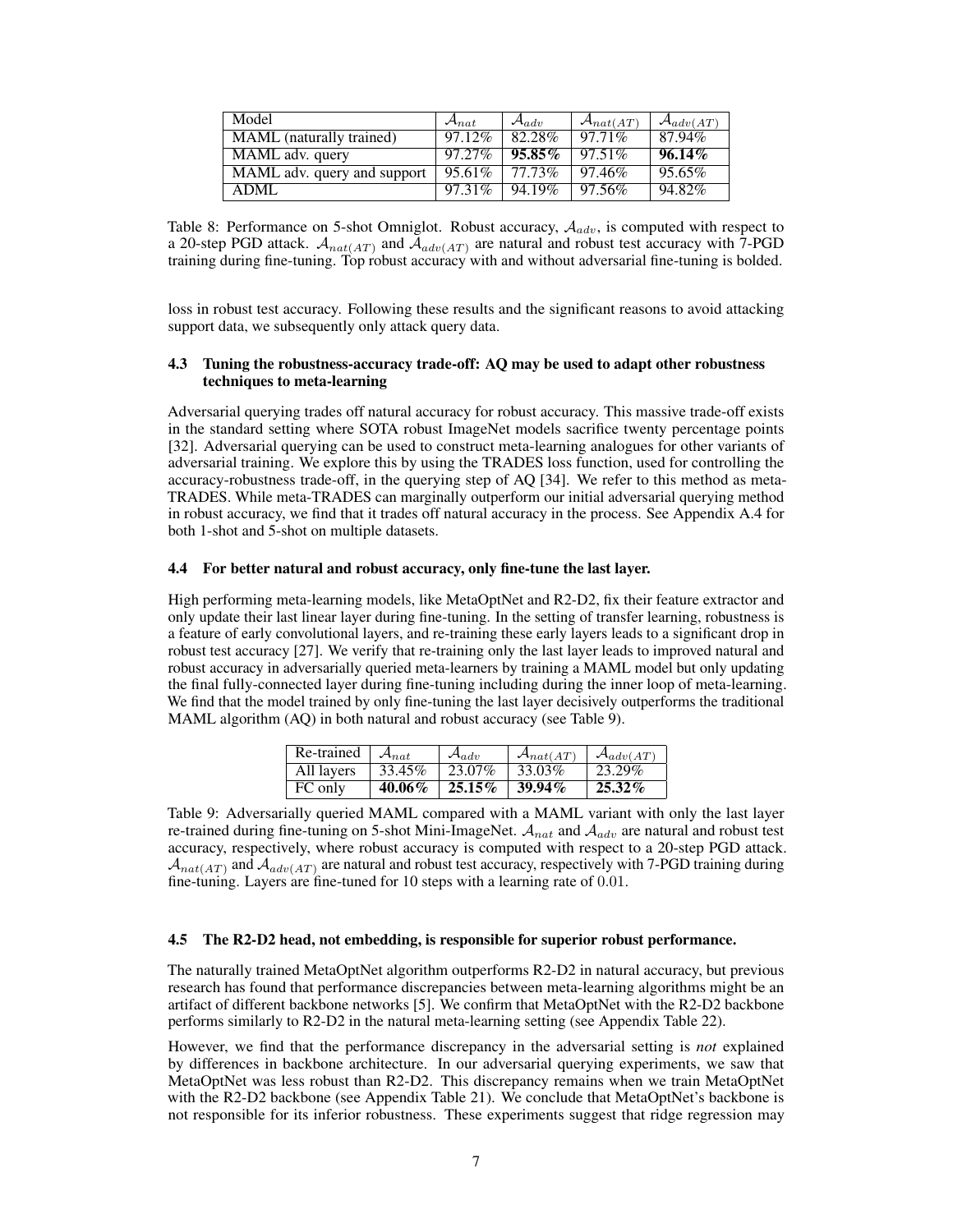be a more effective fine-tuning technique than SVM for robust performance. ProtoNet with R2- D<sub>2</sub> backbone also performs worse than the other two adversarially queried models with the same backbone architecture.

# 5 Robustness alternatives to adversarial training

## 5.1 Enhancing robustness with robust architectural features

In addition to adversarial training, architectural features have been used to enhance robustness [32]. Feature denoising blocks pair classical denoising operations with learned  $1 \times 1$  convolutions to reduce the feature noise in feature maps at various stages of a network, and thus reduce the success of adversarial attacks. Massive architectures with these blocks have achieved state-of-the-art robustness against targeted adversarial attacks on ImageNet. However, when deployed on small networks for meta-learning, we find that denoising blocks do not improve robustness. We deploy denoising blocks identical to those in [32] after various layers of the R2-D2 network. The best results for the denoising experiments are achieved by adding a denoising block after the fourth layer in the R2-D2 embedding network (see Appendix Table 23).

## 5.2 Pre-processing defenses

Recent works have proposed pre-processing defenses for sanitizing adversarial examples before feeding them into a naturally trained classifier. If successful, these methods would avoid the expensive adversarial querying procedure during training. While this approach has found success in the mainstream literature, we find that it is ineffective in the few-shot regime.

In DefenseGAN, a GAN trained on natural images is used to sanitize an adversarial example by replacing (possible corrupted) test images with the nearest image in the output range of the GAN [26]. Unfortunately, GANs are not expressive enough to preserve the integrity of testing images on complex datasets involving high-res natural images, and recent attacks have critically compromised the performance of this defense [13, 1]. We found the expressiveness of the generator architecture used in the original DefenseGAN setup to be insufficient for even CIFAR-FS, so we substitute a stronger ProGAN generator to model the CIFAR-100 classes [15].

The supperesolution defense first denoises data with sparse wavelet filters and then performs superresolution [22]. This defense is also motivated by the principle of projecting adversarial examples onto the natural image manifold. We test the superresolution defense using the same wavelet filtering and superresolution network (SRResNet) used by [22] and first introduced by [17]. Like with the generator for DefenseGAN, we train the SRResNet on the entire CIFAR-100 dataset before applying the superresolution defense.

We find that these methods are not well suited to the few-shot domain, in which the generative model or superresolution network may not be able to train on the little data available. Morever, even after training the generator on all CIFAR-100 classes, we find that DefenseGAN with a naturally trained R2-D2 meta-learner performs significantly worse in both natural and robust accuracy than an adversarially queried meta-learner of the same architecture. Similarly, the superresolution defense achieves little robustness. The results of these experiments can be found in Appendix Table 24.

# 6 Discussion

Naturally trained networks for few-shot image classification are vulnerable to adversarial attacks, and existing robust transfer learning methods do not perform well on few-shot tasks. Naturally trained networks suffer from adversarial vulnerability even when adversarially fine-tuned. We thus identify the need for few-shot methods for adversarial robustness. We particularly study robustness in the context of meta-learning. We develop an algorithm-agnostic method, called adversarial querying, for hardening meta-learning models. We find that meta-learning models are most robust when the feature extractor is fixed, and only the last layer is retrained during fine-tuning. We further identify that choice of classification head significantly impacts robustness. We believe that this paper is a starting point for developing adversarially robust methods for few-shot applications.

A PyTorch implementation of adversarial querying can be found at: https://github.com/goldblum/AdversarialQuerying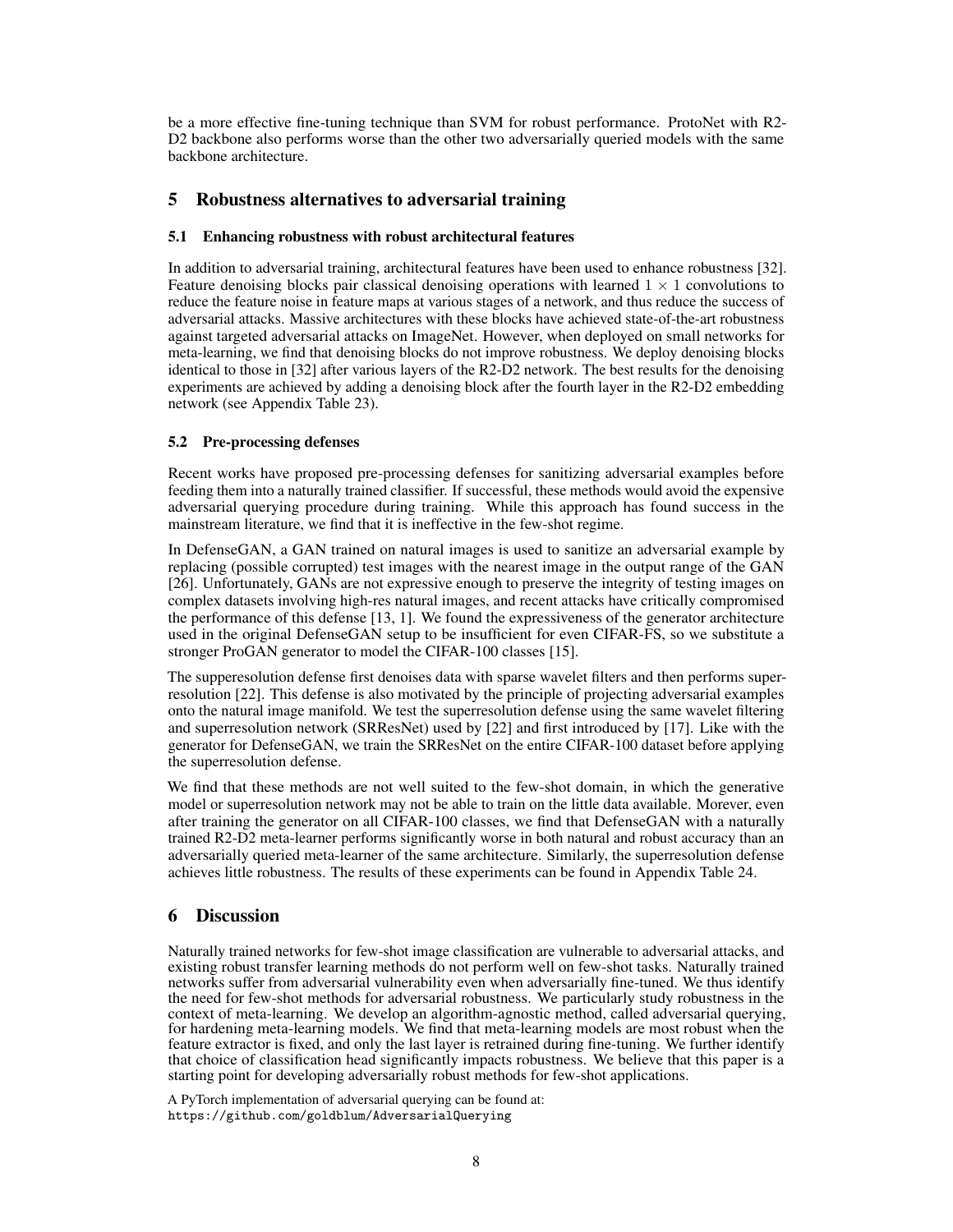## Broader Impact

Few-shot learning systems are already deployed in real-world settings, but practitioners may remain unaware of the robustness properties of their models. Our work thoroughly studies this topic using methods which these practitioners may deploy, and we contribute a method for hardening their systems. Our work can benefit both organizations deploying few-shot learning systems as well as their customers and clients.

# Funding Disclosure

This work was supported by the DARPA GARD and DARPA QED programs, in addition to the National Science Foundation Division of Mathematical Sciences.

## References

- [1] Anish Athalye, Nicholas Carlini, and David Wagner. Obfuscated gradients give a false sense of security: Circumventing defenses to adversarial examples. *arXiv preprint arXiv:1802.00420*, 2018.
- [2] Yoshua Bengio. Deep learning of representations for unsupervised and transfer learning. In *Proceedings of ICML workshop on unsupervised and transfer learning*, pages 17–36, 2012.
- [3] Luca Bertinetto, Joao F Henriques, Philip HS Torr, and Andrea Vedaldi. Meta-learning with differentiable closed-form solvers. *arXiv preprint arXiv:1805.08136*, 2018.
- [4] Pin-Yu Chen, Huan Zhang, Yash Sharma, Jinfeng Yi, and Cho-Jui Hsieh. Zoo. *Proceedings of the 10th ACM Workshop on Artificial Intelligence and Security - AISec '17*, 2017.
- [5] Wei-Yu Chen, Yen-Cheng Liu, Zsolt Kira, Yu-Chiang Frank Wang, and Jia-Bin Huang. A closer look at few-shot classification. In *International conference on learning representations*, 2019.
- [6] Yinpeng Dong, Fangzhou Liao, Tianyu Pang, Hang Su, Jun Zhu, Xiaolin Hu, and Jianguo Li. Boosting adversarial attacks with momentum. *2018 IEEE/CVF Conference on Computer Vision and Pattern Recognition*, Jun 2018.
- [7] Yan Duan, Marcin Andrychowicz, Bradly Stadie, OpenAI Jonathan Ho, Jonas Schneider, Ilya Sutskever, Pieter Abbeel, and Wojciech Zaremba. One-shot imitation learning. In *Advances in neural information processing systems*, pages 1087–1098, 2017.
- [8] Chelsea Finn, Pieter Abbeel, and Sergey Levine. Model-agnostic meta-learning for fast adaptation of deep networks. In *Proceedings of the 34th International Conference on Machine Learning-Volume 70*, pages 1126–1135. JMLR. org, 2017.
- [9] Spyros Gidaris and Nikos Komodakis. Dynamic few-shot visual learning without forgetting. In *Proceedings of the IEEE Conference on Computer Vision and Pattern Recognition*, pages 4367–4375, 2018.
- [10] Micah Goldblum, Liam Fowl, Soheil Feizi, and Tom Goldstein. Adversarially robust distillation. *arXiv preprint arXiv:1905.09747*, 2019.
- [11] Micah Goldblum, Steven Reich, Liam Fowl, Renkun Ni, Valeriia Cherepanova, and Tom Goldstein. Unraveling meta-learning: Understanding feature representations for few-shot tasks. *arXiv preprint arXiv:2002.06753*, 2020.
- [12] Micah Goldblum, Avi Schwarzschild, Naftali Cohen, Tucker Balch, Ankit B Patel, and Tom Goldstein. Adversarial attacks on machine learning systems for high-frequency trading. *arXiv preprint arXiv:2002.09565*, 2020.
- [13] Andrew Ilyas, Ajil Jalal, Eirini Asteri, Constantinos Daskalakis, and Alexandros G Dimakis. The robust manifold defense: Adversarial training using generative models. *arXiv preprint arXiv:1712.09196*, 2017.
- [14] Łukasz Kaiser, Ofir Nachum, Aurko Roy, and Samy Bengio. Learning to remember rare events. *arXiv preprint arXiv:1703.03129*, 2017.
- [15] Tero Karras, Timo Aila, Samuli Laine, and Jaakko Lehtinen. Progressive growing of gans for improved quality, stability, and variation, 2017.
- [16] Brenden M Lake, Ruslan Salakhutdinov, and Joshua B Tenenbaum. Human-level concept learning through probabilistic program induction. *Science*, 350(6266):1332–1338, 2015.
- [17] Christian Ledig, Lucas Theis, Ferenc Huszar, Jose Caballero, Andrew Cunningham, Alejandro Acosta, Andrew Aitken, Alykhan Tejani, Johannes Totz, Zehan Wang, and et al. Photo-realistic single image super-resolution using a generative adversarial network. *2017 IEEE Conference on Computer Vision and Pattern Recognition (CVPR)*, Jul 2017.